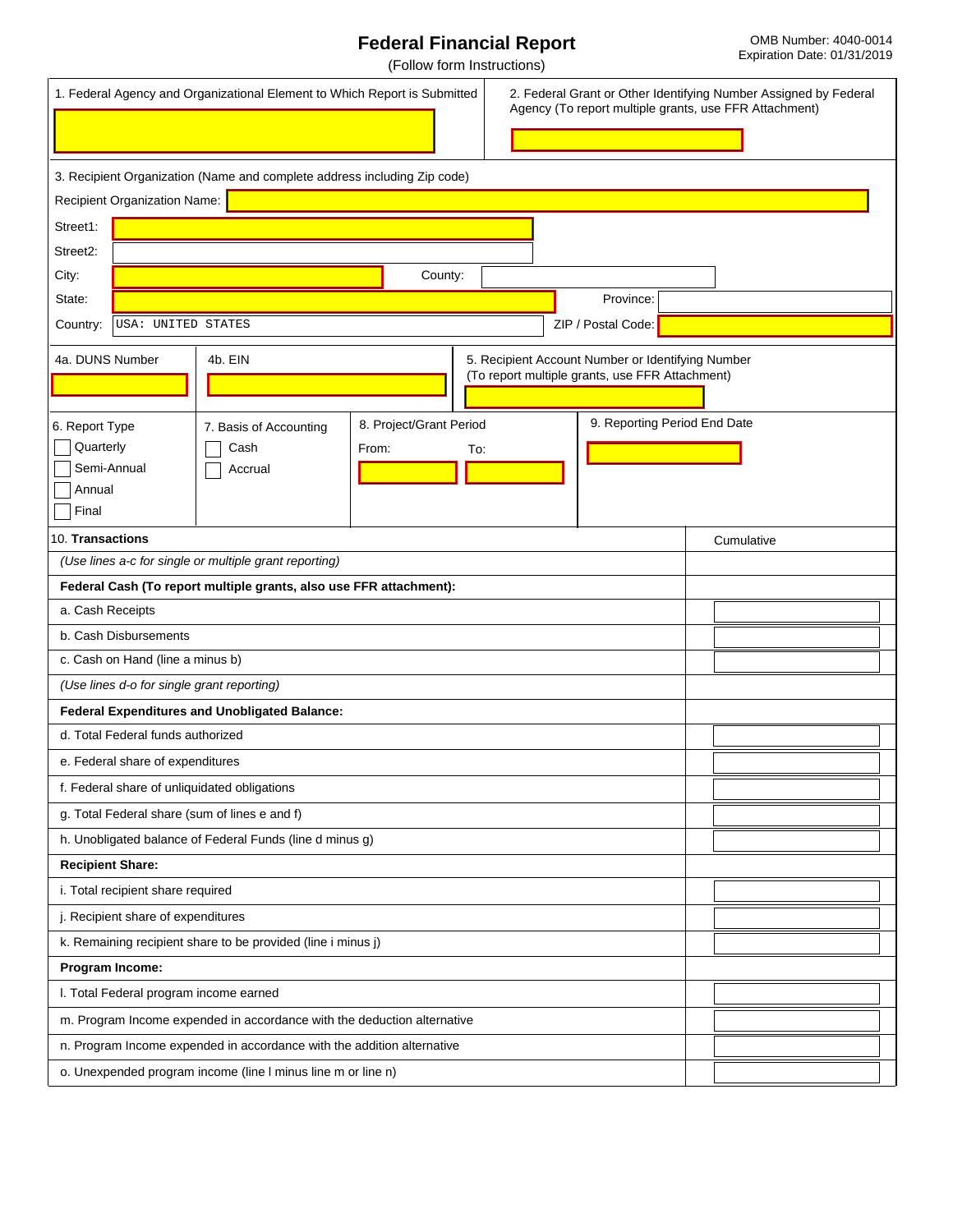$\bar{\mathsf{x}}$ 

| 11. Indirect Expense                                                                                                                                                                                                                                                                             |                                                                                                                                                      |                |                       |                   |                          |                          |                  |
|--------------------------------------------------------------------------------------------------------------------------------------------------------------------------------------------------------------------------------------------------------------------------------------------------|------------------------------------------------------------------------------------------------------------------------------------------------------|----------------|-----------------------|-------------------|--------------------------|--------------------------|------------------|
| a. Type                                                                                                                                                                                                                                                                                          | b. Rate                                                                                                                                              | c. Period From | Period To             | d. Base           |                          | e. Amount<br>Charged     | f. Federal Share |
|                                                                                                                                                                                                                                                                                                  |                                                                                                                                                      |                |                       |                   |                          |                          |                  |
|                                                                                                                                                                                                                                                                                                  |                                                                                                                                                      |                |                       |                   |                          |                          |                  |
|                                                                                                                                                                                                                                                                                                  |                                                                                                                                                      |                |                       |                   |                          |                          |                  |
|                                                                                                                                                                                                                                                                                                  |                                                                                                                                                      |                | g. Totals:            |                   |                          |                          |                  |
|                                                                                                                                                                                                                                                                                                  | 12. Remarks: Attach any explanations deemed necessary or information required by Federal sponsoring agency in compliance with governing legislation: |                |                       |                   |                          |                          |                  |
|                                                                                                                                                                                                                                                                                                  |                                                                                                                                                      |                | <b>Add Attachment</b> | Delete Attachment | View Attachment          |                          |                  |
| 13. Certification: By signing this report, I certify that it is true, complete, and accurate to the best of my knowledge. I am aware that any false,<br>fictitious, or fraudulent information may subject me to criminal, civil or administrative penalties. (U.S. Code, Title 18, section 1001) |                                                                                                                                                      |                |                       |                   |                          |                          |                  |
| a. Name and Title of Authorized Certifying Official                                                                                                                                                                                                                                              |                                                                                                                                                      |                |                       |                   |                          |                          |                  |
| Prefix:                                                                                                                                                                                                                                                                                          | First Name:<br>$\overline{\phantom{0}}$                                                                                                              |                |                       |                   | Middle Name:             |                          |                  |
| Last Name:                                                                                                                                                                                                                                                                                       |                                                                                                                                                      |                |                       |                   | Suffix:                  | $\overline{\phantom{a}}$ |                  |
| Title:                                                                                                                                                                                                                                                                                           |                                                                                                                                                      |                |                       |                   |                          |                          |                  |
| c. Telephone (Area code, number and extension)<br>b. Signature of Authorized Certifying Official                                                                                                                                                                                                 |                                                                                                                                                      |                |                       |                   |                          |                          |                  |
|                                                                                                                                                                                                                                                                                                  |                                                                                                                                                      |                |                       |                   |                          |                          |                  |
|                                                                                                                                                                                                                                                                                                  |                                                                                                                                                      |                |                       |                   |                          |                          |                  |
| d. Email Address                                                                                                                                                                                                                                                                                 |                                                                                                                                                      |                |                       |                   | e. Date Report Submitted | 14. Agency use only:     |                  |
|                                                                                                                                                                                                                                                                                                  |                                                                                                                                                      |                |                       |                   |                          |                          |                  |
|                                                                                                                                                                                                                                                                                                  |                                                                                                                                                      |                |                       |                   |                          |                          |                  |

Standard Form 425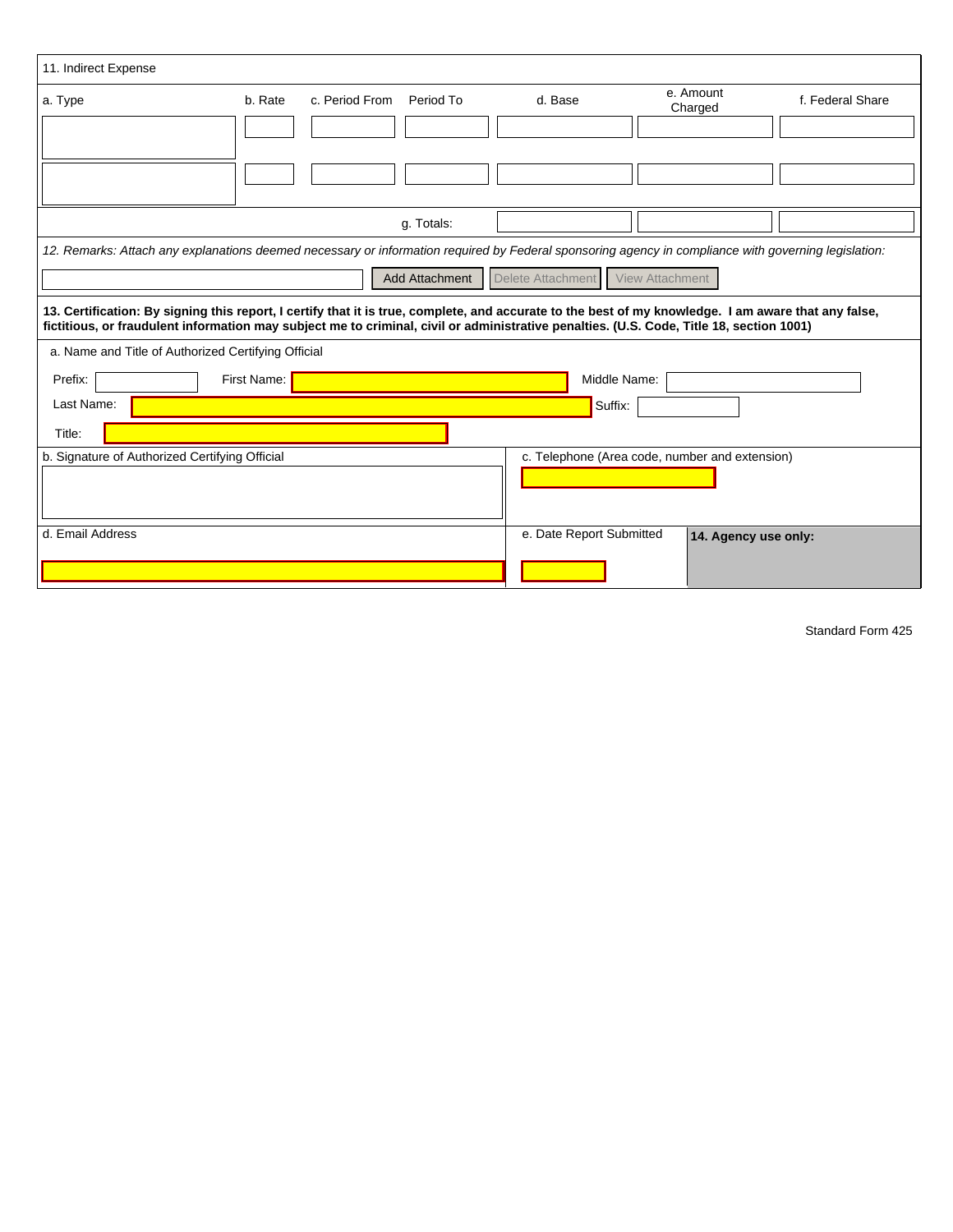## **Federal Financial Report Instructions**

## **Report Submissions**

- 1) Recipients will be instructed by Federal agencies to submit the Federal Financial Report (FFR) to a single location, except when an automated payment management reporting system is utilized. In this case, a second submission location may be required by the agency.
- 2) If recipients need more space to support their FFRs, or FFR Attachments, they should provide supplemental pages. These additional pages must indicate the following information at the top of each page: Federal grant or other identifying number (if reporting on a single award), recipient organization, Data Universal Numbering System (DUNS) number, Employer Identification Number (EIN), and period covered by the report.

## **Reporting Requirements**

- The submission of interim FFRs will be on a quarterly, semi-annual, or annual basis, as directed by  $\left( \frac{1}{2} \right)$ the Federal agency. A final FFR shall be submitted at the completion of the award agreement. The following reporting period end dates shall be used for interim reports: 3/31, 6/30, 9/30, or 12/31. For final FFRs, the reporting period end date shall be the end date of the project or grant period.
- 2) Quarterly and semi-annual interim reports shall be submitted no later than 30 days after the end of each reporting period. Annual reports shall be submitted no later than 90 days after the end of each reporting period. Final reports shall be submitted no later than 90 days after the project or grant period end date.
- Note: For single award reporting:

1) Federal agencies may require both cash management information on lines  $10(a)$  through  $10(c)$  and financial status information lines  $10(d)$  through  $10(o)$ .

 $2) 10(b)$  and  $10(e)$  may not be the same until the final report.

| <b>FFR</b>    | <b>Reporting Item</b>         | <b>Instructions</b>                                                                               |
|---------------|-------------------------------|---------------------------------------------------------------------------------------------------|
| <b>Number</b> |                               |                                                                                                   |
|               | <b>Cover Information</b>      |                                                                                                   |
|               | Federal Agency and            | Enter the name of the Federal agency and organizational element                                   |
|               | Organizational Element to     | identified in the award document or as instructed by the agency.                                  |
|               | Which Report is Submitted     |                                                                                                   |
|               | <b>Federal Grant or Other</b> | For a single award, enter the grant number assigned to the award by the                           |
|               | <b>Identifying Number</b>     | Federal agency. For multiple awards, report this information on the FFR                           |
|               | Assigned by Federal           | Attachment. Do not complete this box if reporting on multiple awards.                             |
|               | Agency                        |                                                                                                   |
|               | <b>Recipient Organization</b> | Enter the name and complete address of the recipient organization                                 |
|               |                               | including zip code.                                                                               |
| 4a            | <b>DUNS Number</b>            | Enter the recipient organization's Data Universal Numbering System                                |
|               |                               | (DUNS) number or Central Contract Registry extended DUNS number.                                  |
| 4b            | <b>EIN</b>                    | Enter the recipient organization's Employer Identification Number (EIN).                          |
| 5             |                               | Recipient Account Number Enter the account number or any other identifying number assigned by the |
|               | or Identifying Number         | recipient to the award. This number is for the recipient's use only and is                        |
|               |                               | not required by the Federal agency. For multiple awards, report this                              |

Line Item Instructions for the Federal Financial Renort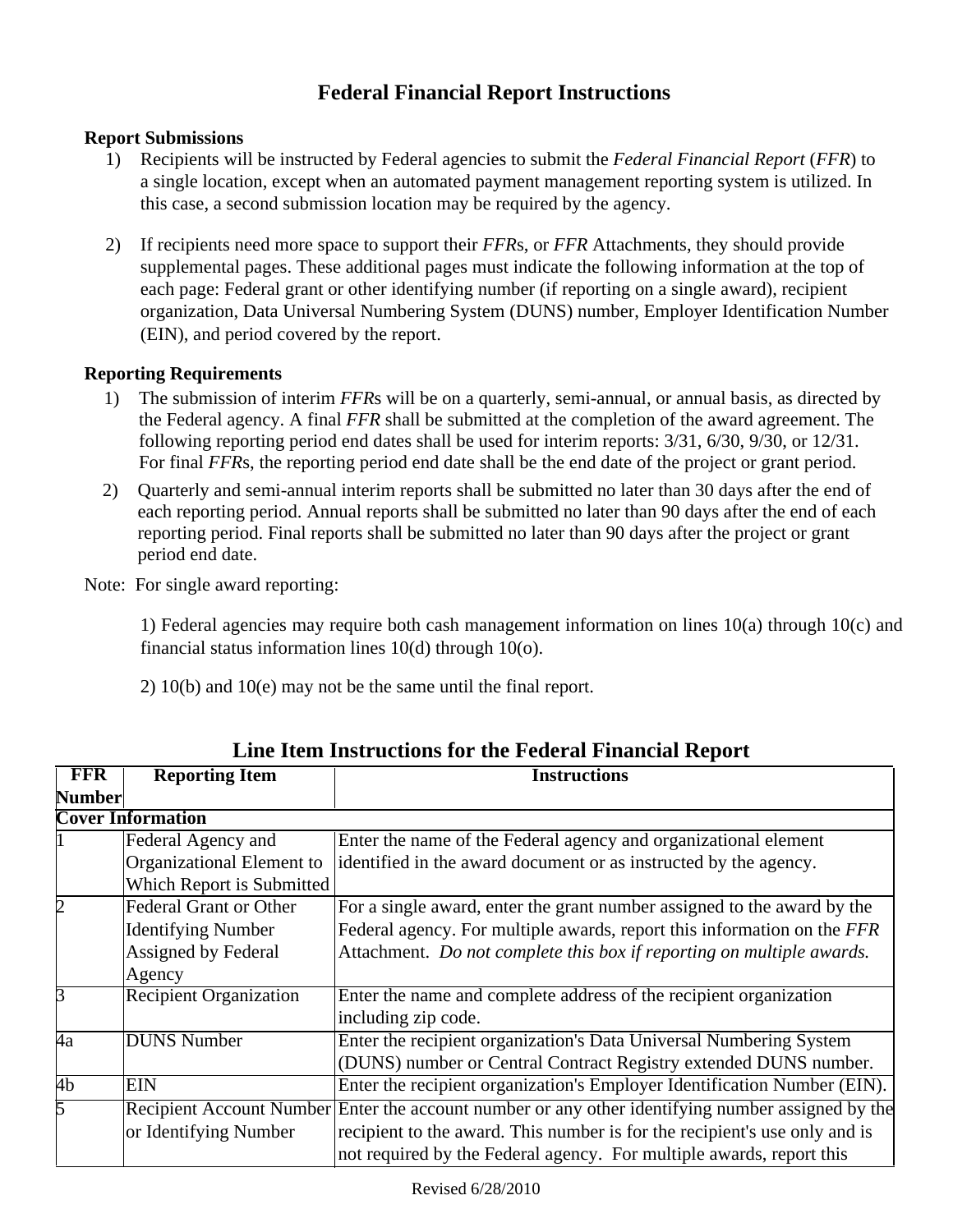| <b>FFR</b>      | <b>Reporting Item</b>                                                                             | <b>Instructions</b>                                                                             |  |  |  |  |
|-----------------|---------------------------------------------------------------------------------------------------|-------------------------------------------------------------------------------------------------|--|--|--|--|
| <b>Number</b>   |                                                                                                   |                                                                                                 |  |  |  |  |
|                 |                                                                                                   | information on the FFR Attachment. Do not complete this box if                                  |  |  |  |  |
|                 |                                                                                                   | reporting on multiple awards.                                                                   |  |  |  |  |
| 6               | Report Type                                                                                       | Mark appropriate box. Do not complete this box if reporting on multiple                         |  |  |  |  |
|                 |                                                                                                   | awards.                                                                                         |  |  |  |  |
| 7               | <b>Basis of Accounting</b>                                                                        | Specify whether a cash or accrual basis was used for recording                                  |  |  |  |  |
|                 | (Cash/Accrual)                                                                                    | transactions related to the award(s) and for preparing this FFR. Accrual                        |  |  |  |  |
|                 |                                                                                                   | basis of accounting refers to the accounting method in which expenses are                       |  |  |  |  |
|                 |                                                                                                   | recorded when incurred. For cash basis accounting, expenses are                                 |  |  |  |  |
|                 |                                                                                                   | recorded when they are paid.                                                                    |  |  |  |  |
| 8               | Project/Grant Period,                                                                             | Indicate the period established in the award document during which                              |  |  |  |  |
|                 | From: (Month, Day, Year)                                                                          | Federal sponsorship begins and ends.                                                            |  |  |  |  |
|                 |                                                                                                   |                                                                                                 |  |  |  |  |
|                 |                                                                                                   | Note: Some agencies award multi-year grants for a project period that is                        |  |  |  |  |
|                 |                                                                                                   | funded in increments or budget periods (typically annual increments).                           |  |  |  |  |
|                 |                                                                                                   | Throughout the project period, agencies often require cumulative                                |  |  |  |  |
|                 |                                                                                                   | reporting for consecutive budget periods. Under these circumstances,                            |  |  |  |  |
|                 |                                                                                                   | enter the beginning and ending dates of the project period not the budget                       |  |  |  |  |
|                 |                                                                                                   | period.                                                                                         |  |  |  |  |
|                 |                                                                                                   | Do not complete this line if reporting on multiple awards.                                      |  |  |  |  |
|                 | Project/Grant Period, To:                                                                         | See the above instructions for "Project/Grant Period, From: (Month, Day,                        |  |  |  |  |
|                 | (Month, Day, Year)                                                                                | Year)."                                                                                         |  |  |  |  |
| 9               | <b>Reporting Period End</b>                                                                       | Enter the ending date of the reporting period. For quarterly, semi-annual,                      |  |  |  |  |
|                 | Date: (Month, Day, Year)                                                                          | and annual interim reports, use the following reporting period end dates:                       |  |  |  |  |
|                 |                                                                                                   | $3/31$ , $6/30$ , $9/30$ , or $12/31$ . For final $FFRs$ , the reporting period end date        |  |  |  |  |
|                 |                                                                                                   | shall be the end date of the project or grant period.                                           |  |  |  |  |
|                 |                                                                                                   |                                                                                                 |  |  |  |  |
| 10              | <b>Transactions</b>                                                                               |                                                                                                 |  |  |  |  |
|                 |                                                                                                   | Enter cumulative amounts from date of the inception of the award through the end date of the    |  |  |  |  |
|                 | reporting period specified in line 9.                                                             |                                                                                                 |  |  |  |  |
|                 |                                                                                                   | Use Lines 10a through 10c, Lines 10d through 10o, or Lines 10a through 10o, as specified by the |  |  |  |  |
|                 | Federal agency, when reporting on single grants.                                                  |                                                                                                 |  |  |  |  |
|                 | Use Line 12, Remarks, to provide any information deemed necessary to support or explain FFR data. |                                                                                                 |  |  |  |  |
|                 |                                                                                                   | Federal Cash (To report multiple grants, also use FFR Attachment)                               |  |  |  |  |
| 10a             | <b>Cash Receipts</b>                                                                              | Enter the cumulative amount of actual cash received from the Federal                            |  |  |  |  |
|                 |                                                                                                   | agency as of the reporting period end date.                                                     |  |  |  |  |
| 10 <sub>b</sub> | <b>Cash Disbursements</b>                                                                         | Enter the cumulative amount of Federal fund disbursements (such as cash                         |  |  |  |  |
|                 |                                                                                                   | or checks) as of the reporting period end date. Disbursements are the sum                       |  |  |  |  |
|                 |                                                                                                   | of actual cash disbursements for direct charges for goods and services, the                     |  |  |  |  |
|                 |                                                                                                   | amount of indirect expenses charged to the award, and the amount of cash                        |  |  |  |  |
|                 |                                                                                                   | advances and payments made to subrecipients and contractors.                                    |  |  |  |  |
|                 |                                                                                                   |                                                                                                 |  |  |  |  |
|                 |                                                                                                   | For multiple grants, report each grant separately on the FFR Attachment.                        |  |  |  |  |
|                 |                                                                                                   | The sum of the cumulative cash disbursements on the FFR Attachment                              |  |  |  |  |
|                 |                                                                                                   | must equal the amount entered on Line 10b, FFR.                                                 |  |  |  |  |
| 10c             | Cash On Hand (Line 10a                                                                            | Enter the amount of Line 10a minus Line 10b. This amount represents                             |  |  |  |  |
|                 | Minus Line 10b)                                                                                   | immediate cash needs. If more than three business days of cash are on                           |  |  |  |  |
|                 |                                                                                                   | hand, the Federal agency may require an explanation                                             |  |  |  |  |
|                 |                                                                                                   |                                                                                                 |  |  |  |  |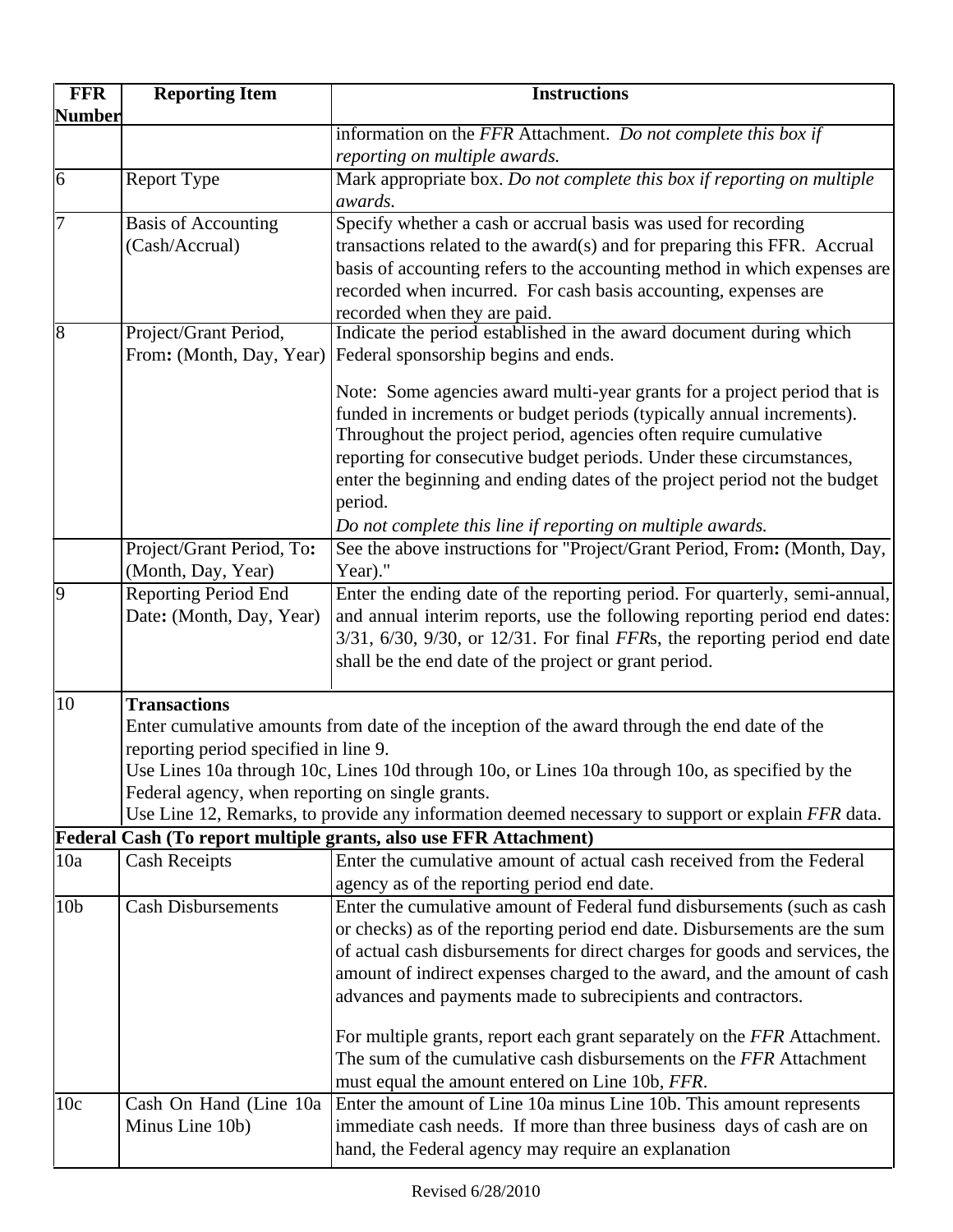| <b>FFR</b><br><b>Reporting Item</b><br><b>Number</b>                           |                                                                             | <b>Instructions</b>                                                                                                                                                                                                                                                                                                                                                                                                                                                                                                                                                                                                                                                                                                                                                                                                                                                                                                                                                                                                                                       |  |  |  |
|--------------------------------------------------------------------------------|-----------------------------------------------------------------------------|-----------------------------------------------------------------------------------------------------------------------------------------------------------------------------------------------------------------------------------------------------------------------------------------------------------------------------------------------------------------------------------------------------------------------------------------------------------------------------------------------------------------------------------------------------------------------------------------------------------------------------------------------------------------------------------------------------------------------------------------------------------------------------------------------------------------------------------------------------------------------------------------------------------------------------------------------------------------------------------------------------------------------------------------------------------|--|--|--|
|                                                                                |                                                                             | on Line 12, Remarks, explaining why the drawdown was made                                                                                                                                                                                                                                                                                                                                                                                                                                                                                                                                                                                                                                                                                                                                                                                                                                                                                                                                                                                                 |  |  |  |
|                                                                                |                                                                             | prematurely or other reasons for the excess cash.                                                                                                                                                                                                                                                                                                                                                                                                                                                                                                                                                                                                                                                                                                                                                                                                                                                                                                                                                                                                         |  |  |  |
| awards.                                                                        |                                                                             | Federal Expenditures and Unobligated Balance: Do not complete this section if reporting on multiple                                                                                                                                                                                                                                                                                                                                                                                                                                                                                                                                                                                                                                                                                                                                                                                                                                                                                                                                                       |  |  |  |
| 10d                                                                            | <b>Total Federal Funds</b><br>Authorized                                    | Enter the total Federal funds authorized as of the reporting period end<br>date.                                                                                                                                                                                                                                                                                                                                                                                                                                                                                                                                                                                                                                                                                                                                                                                                                                                                                                                                                                          |  |  |  |
| 10 <sub>e</sub>                                                                | Federal Share of<br>Expenditures                                            | Enter the amount of Federal fund expenditures. For reports prepared on a<br>cash basis, expenditures are the sum of cash disbursements for direct<br>charges for property and services; the amount of indirect expense charged;<br>and the amount of cash advance payments and payments made to<br>subrecipients. For reports prepared on an accrual basis, expenditures are<br>the sum of cash disbursements for direct charges for property and services;<br>the amount of indirect expense incurred; and the net increase or decrease<br>in the amounts owed by the recipient for $(1)$ goods and other property<br>received; (2) services performed by employees, contractors, subrecipients,<br>and other payees; and (3) programs for which no current services or<br>performance are required. Do not include program income expended in<br>accordance with the deduction alternative, rebates, refunds, or other<br>credits. (Program income expended in accordance with the deduction<br>alternative should be reported separately on Line 10o.) |  |  |  |
| 10f                                                                            | Federal Share of<br><b>Unliquidated Obligations</b>                         | Unliquidated obligations on a cash basis are obligations incurred, but not<br>yet paid. On an accrual basis, they are obligations incurred, but for which<br>an expenditure has not yet been recorded. Enter the Federal portion of<br>unliquidated obligations. Those obligations include direct and indirect<br>expenses incurred but not yet paid or charged to the award, including<br>amounts due to subrecipients and contractors. On the final report, this line<br>should be zero unless the awarding agency has provided other<br>instructions.                                                                                                                                                                                                                                                                                                                                                                                                                                                                                                  |  |  |  |
|                                                                                |                                                                             | Do not include any amount in Line 10f that has been reported in Line 10e.<br>Do not include any amount in Line 10f for a future commitment of funds<br>(such as a long-term contract) for which an obligation or expense has not<br>been incurred.                                                                                                                                                                                                                                                                                                                                                                                                                                                                                                                                                                                                                                                                                                                                                                                                        |  |  |  |
| 10 <sub>g</sub>                                                                | <b>Total Federal Share (Sum</b><br>of Lines 10e and 10f)                    | Enter the sum of Lines 10e and 10f.                                                                                                                                                                                                                                                                                                                                                                                                                                                                                                                                                                                                                                                                                                                                                                                                                                                                                                                                                                                                                       |  |  |  |
| 10 <sub>h</sub>                                                                | <b>Unobligated Balance of</b><br>Federal Funds (Line 10d<br>Minus Line 10g) | Enter the amount of Line 10d minus Line 10g.                                                                                                                                                                                                                                                                                                                                                                                                                                                                                                                                                                                                                                                                                                                                                                                                                                                                                                                                                                                                              |  |  |  |
| Recipient Share: Do not complete this section if reporting on multiple awards. |                                                                             |                                                                                                                                                                                                                                                                                                                                                                                                                                                                                                                                                                                                                                                                                                                                                                                                                                                                                                                                                                                                                                                           |  |  |  |
| 10i                                                                            | <b>Total Recipient Share</b><br>Required                                    | Enter the total required recipient share for reporting period specified in<br>line 9. The required recipient share should include all matching and cost<br>sharing provided by recipients and third-party providers to meet the level<br>required by the Federal agency. This amount should not include cost<br>sharing and match amounts in excess of the amount required by the<br>Federal agency (for example, cost overruns for which the recipient incurs<br>additional expenses and, therefore, contributes a greater level of cost                                                                                                                                                                                                                                                                                                                                                                                                                                                                                                                 |  |  |  |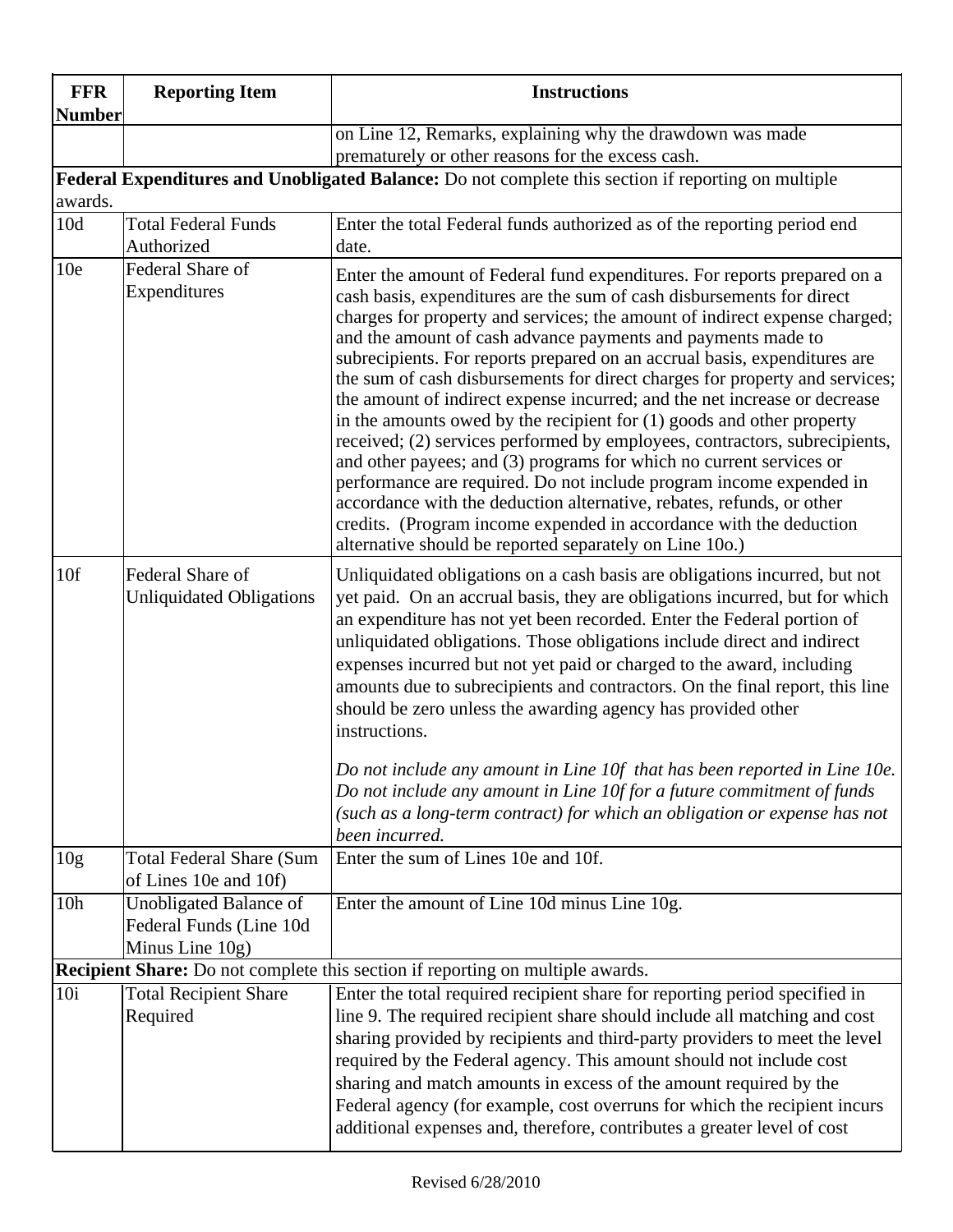| <b>FFR</b><br><b>Number</b> | <b>Reporting Item</b>                                                                                                                                                                                                         | <b>Instructions</b>                                                                                                                                                                                                                                                                                                                                                                                                                                                   |  |  |
|-----------------------------|-------------------------------------------------------------------------------------------------------------------------------------------------------------------------------------------------------------------------------|-----------------------------------------------------------------------------------------------------------------------------------------------------------------------------------------------------------------------------------------------------------------------------------------------------------------------------------------------------------------------------------------------------------------------------------------------------------------------|--|--|
|                             |                                                                                                                                                                                                                               | sharing or match than the level required by the Federal agency).                                                                                                                                                                                                                                                                                                                                                                                                      |  |  |
| 10j                         | Recipient Share of<br>Expenditures                                                                                                                                                                                            | Enter the recipient share of actual cash disbursements or outlays (less any<br>rebates, refunds, or other credits) including payments to subrecipients and<br>contractors. This amount may include the value of allowable third party<br>in-kind contributions and recipient share of program income used to<br>finance the non-Federal share of the project or program. Note: On the<br>final report this line should be equal to or greater than the amount of Line |  |  |
| 10k                         |                                                                                                                                                                                                                               | 10i.<br>Remaining Recipient Share Enter the amount of Line 10i minus Line 10j. If recipient share in Line                                                                                                                                                                                                                                                                                                                                                             |  |  |
|                             | to be Provided (Line 10i<br>Minus Line 10j)                                                                                                                                                                                   | 10j is greater than the required match amount in Line 10i, enter zero.                                                                                                                                                                                                                                                                                                                                                                                                |  |  |
|                             |                                                                                                                                                                                                                               | <b>Program Income:</b> Do not complete this section if reporting on multiple awards.                                                                                                                                                                                                                                                                                                                                                                                  |  |  |
| 101                         | <b>Total Federal Program</b><br><b>Income Earned</b>                                                                                                                                                                          | Enter the amount of Federal program income earned. Do not report any<br>program income here that is being allocated as part of the recipient's cost<br>sharing amount included in Line10j.                                                                                                                                                                                                                                                                            |  |  |
| 10m                         | in Accordance With the<br><b>Deduction Alternative</b>                                                                                                                                                                        | Program Income Expended Enter the amount of program income that was used to reduce the Federal<br>share of the total project costs.                                                                                                                                                                                                                                                                                                                                   |  |  |
| 10n                         | in Accordance With the<br><b>Addition Alternative</b>                                                                                                                                                                         | Program Income Expended Enter the amount of program income that was added to funds committed<br>to the total project costs and expended to further eligible project or<br>program activities.                                                                                                                                                                                                                                                                         |  |  |
| 10 <sub>o</sub>             | <b>Unexpended Program</b><br>Income (Line 101 Minus<br>Line $10m$ or Line $10n$ )                                                                                                                                             | Enter the amount of Line 101 minus Line 10m or Line 10n. This amount<br>equals the program income that has been earned but not expended, as of<br>the reporting period end date.                                                                                                                                                                                                                                                                                      |  |  |
| $\overline{11}$             | Indirect Expense: Complete this information only if required by the awarding agency. Enter<br>cumulative amounts from date of the inception of the award through the end date of the reporting<br>period specified in line 9. |                                                                                                                                                                                                                                                                                                                                                                                                                                                                       |  |  |
| 11a                         | Type of $Rate(s)$                                                                                                                                                                                                             | State whether indirect cost rate(s) is Provisional, Predetermined, Final, or<br>Fixed.                                                                                                                                                                                                                                                                                                                                                                                |  |  |
| 11 <sub>b</sub>             | Rate                                                                                                                                                                                                                          | Enter the indirect cost rate(s) in effect during the reporting period.                                                                                                                                                                                                                                                                                                                                                                                                |  |  |
| 11c                         | Period From; Period To                                                                                                                                                                                                        | Enter the beginning and ending effective dates for the rate(s).                                                                                                                                                                                                                                                                                                                                                                                                       |  |  |
| 11d                         | Base                                                                                                                                                                                                                          | Enter the amount of the base against which the rate(s) was applied.                                                                                                                                                                                                                                                                                                                                                                                                   |  |  |
| 11e                         | <b>Amount Charged</b>                                                                                                                                                                                                         | Enter the amount of indirect costs charged during the time period<br>specified. (Multiply 11b. x 11d.)                                                                                                                                                                                                                                                                                                                                                                |  |  |
| 11f                         | <b>Federal Share</b>                                                                                                                                                                                                          | Enter the Federal share of the amount in 11e.                                                                                                                                                                                                                                                                                                                                                                                                                         |  |  |
| 11g                         | <b>Totals</b>                                                                                                                                                                                                                 | Enter the totals for columns 11d, 11e, and 11f.                                                                                                                                                                                                                                                                                                                                                                                                                       |  |  |
|                             | <b>Remarks, Certification, and Agency Use Only</b>                                                                                                                                                                            |                                                                                                                                                                                                                                                                                                                                                                                                                                                                       |  |  |
| 12                          | Remarks                                                                                                                                                                                                                       | Enter any explanations or additional information required by the Federal<br>sponsoring agency including excess cash as stated in line 10c.                                                                                                                                                                                                                                                                                                                            |  |  |
| 13a                         | Title of Authorized<br>Certifying Official                                                                                                                                                                                    | Typed or Printed Name and Enter the name and title of the authorized certifying official.                                                                                                                                                                                                                                                                                                                                                                             |  |  |
| 13 <sub>b</sub>             | Signature of Authorized<br>Certifying Official                                                                                                                                                                                | The authorized certifying official must sign here.                                                                                                                                                                                                                                                                                                                                                                                                                    |  |  |
| 13c                         | Telephone (Area Code,<br>Number and Extension)                                                                                                                                                                                | Enter the telephone number (including area code and extension) of the<br>individual listed in Line 13a.                                                                                                                                                                                                                                                                                                                                                               |  |  |
| 13d                         | <b>E-mail Address</b>                                                                                                                                                                                                         | Enter the e-mail address of the individual listed in Line 13a.                                                                                                                                                                                                                                                                                                                                                                                                        |  |  |